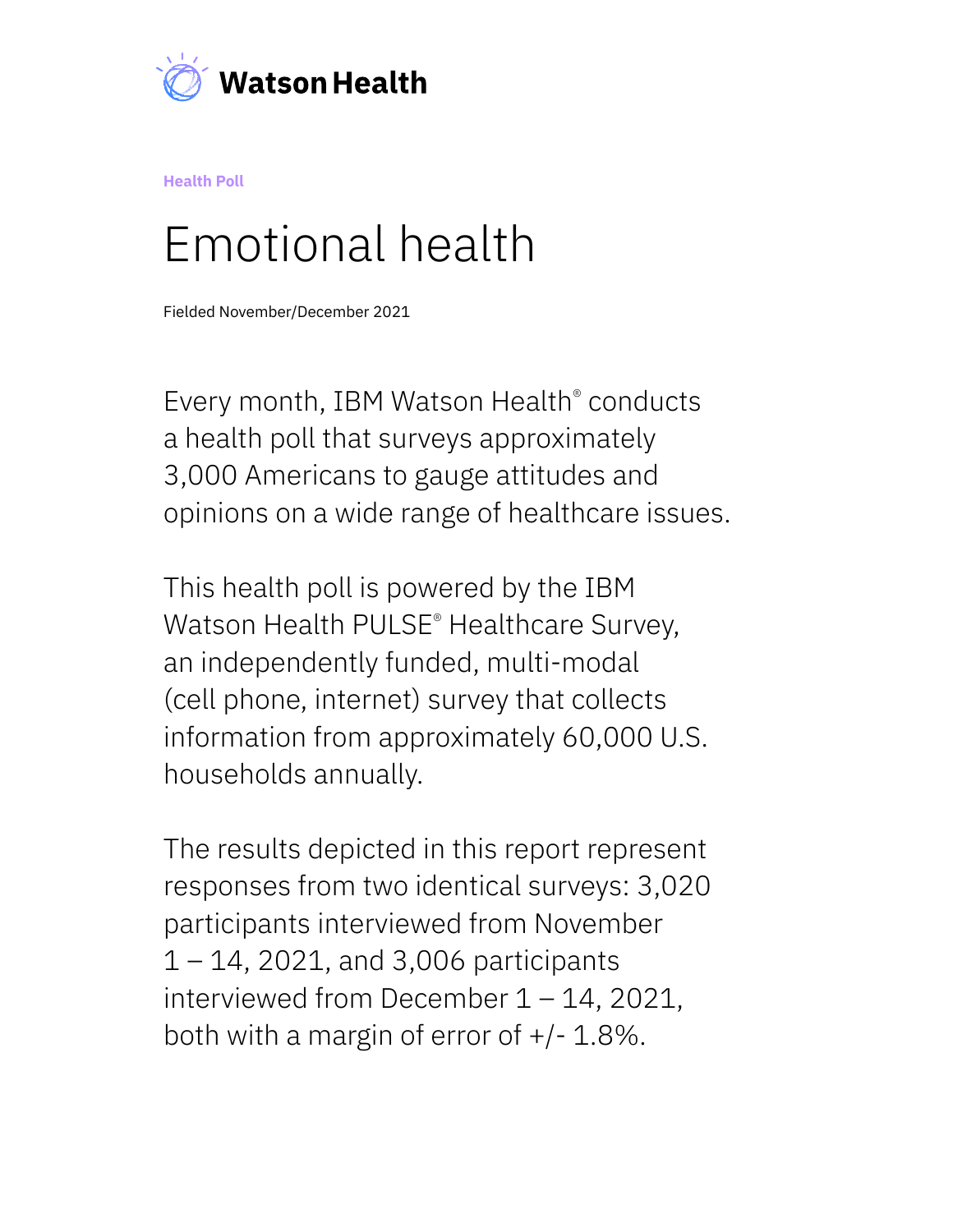### Executive summary

This health poll asked Americans about their opinions about their emotional health and social connections.

Of all respondents:

Increasing age was associated with lower levels of feeling empty and lonely, as well as stronger feelings of social support, across all the questions in both surveys.

### 32%

(Nov.) and 30% (Dec.) indicated they have "Never" felt a general sense of emptiness in the last 30 days. The highest percentage of those who answered "Never" (51% in Nov. and 49% in Dec.) were age 65 or older.

### 11%

(Nov. and Dec.) of those younger than 35 said they "Always" felt lonely in the last 30 days, while 2% (Nov) and 1% (Dec) of respondents 65 or older said the same.

### 55%

(Nov. and Dec.) said they "Agree" with the statement "When I have problems, there are people I can rely on." 60% (Nov.) and 62% (Dec.) said they "Agree" with the statement "There are people in my life I can completely trust."

## 46%

(Nov.) and 45% (Dec.) said they "Agree" when asked about the statement "I feel useful to others." Among those who agree, the lowest rate (32% in Nov. and 29% in Dec.) was among those with an income less than \$25,000, and the highest rate (62% in Nov. and 63% in Dec.) was among those with an income higher than \$100,000.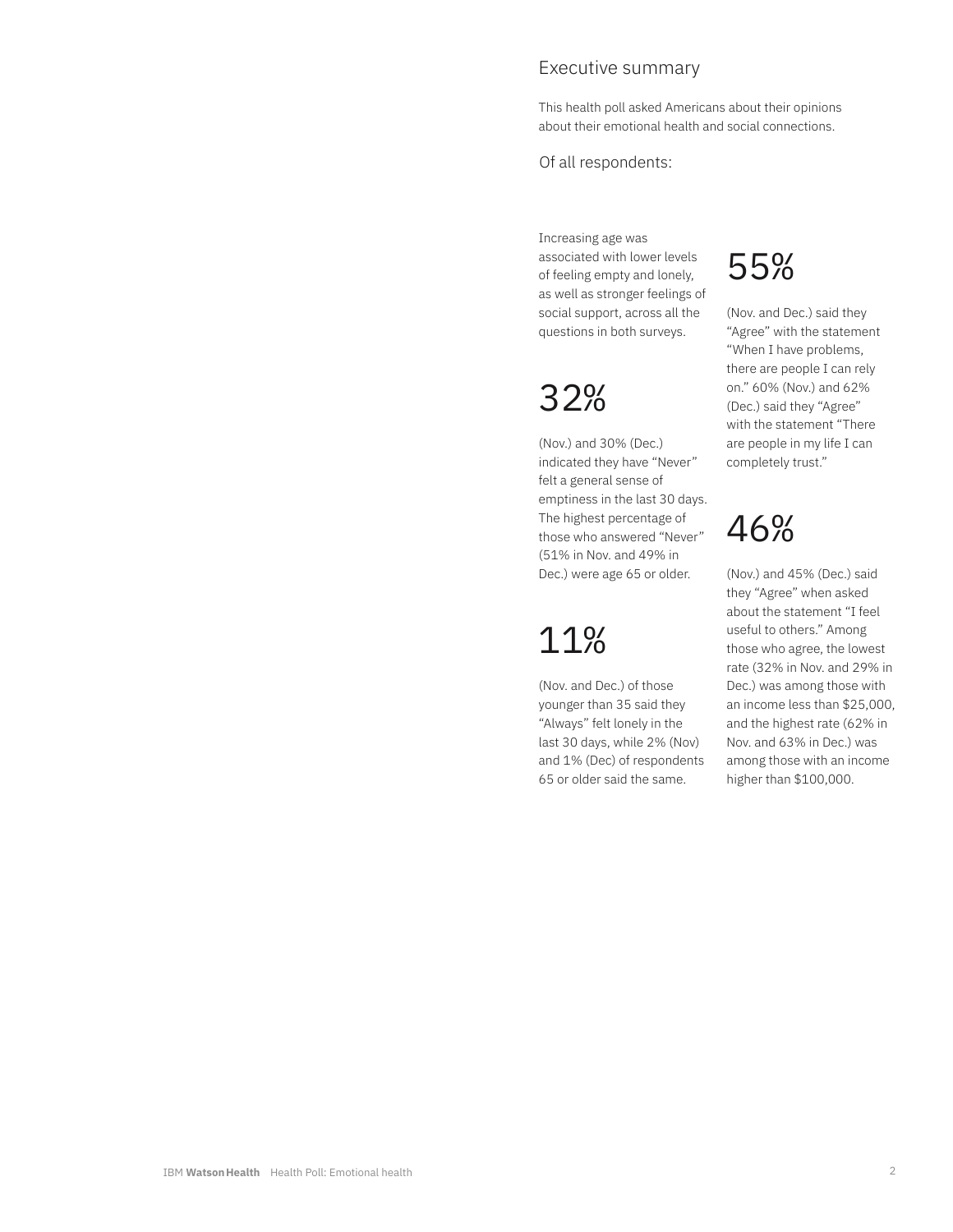#### PULSE 2021: November Emotional health

**Question 1:** In the last 30 days, how often have you felt a general sense of emptiness?

**Note:** Bolded figures are statistically significant.

**Note:** Care should be taken when interpreting all questions due to small sample sizes.

| Age group (in years)          | Never  | Seldom | <b>Sometimes</b> | Frequently | Always |
|-------------------------------|--------|--------|------------------|------------|--------|
| $35$                          | 19.60% | 23.20% | 30.70%           | 16.60%     | 8.40%  |
| $35 - 64$                     | 29.60% | 20.00% | 28.20%           | 13.00%     | 7.30%  |
| $65+$                         | 51.40% | 28.40% | 14.80%           | 4.00%      | 0.30%  |
| <b>Total</b>                  | 31.80% | 22.80% | 25.80%           | 11.90%     | 6.00%  |
| <b>Education level</b>        |        |        |                  |            |        |
| <b>HS or Less</b>             | 26.10% | 20.10% | 27.70%           | 14.10%     | 9.60%  |
| <b>Some College/Associate</b> | 31.10% | 21.50% | 26.80%           | 13.30%     | 6.10%  |
| College+                      | 35.20% | 24.90% | 24.30%           | 10.00%     | 4.00%  |
| <b>Total</b>                  | 31.80% | 22.80% | 25.80%           | 11.90%     | 6.00%  |
| <b>Generation</b>             |        |        |                  |            |        |
| <b>Silent Generation</b>      | 50.40% | 41.50% | 6.90%            | 0.00%      | 1.20%  |
| <b>Baby Boomers</b>           | 50.30% | 25.90% | 16.70%           | 4.70%      | 1.10%  |
| <b>Generation X</b>           | 28.60% | 19.50% | 29.10%           | 13.10%     | 7.60%  |
| <b>Millennials</b>            | 20.50% | 22.50% | 30.40%           | 16.70%     | 8.20%  |
| <b>Total</b>                  | 31.80% | 22.80% | 25.80%           | 11.90%     | 6.00%  |
| <b>Annual income</b>          |        |        |                  |            |        |
| <\$25k                        | 22.30% | 18.30% | 29.80%           | 16.60%     | 9.70%  |
| \$25k - \$49.9k               | 27.10% | 23.30% | 30.50%           | 12.80%     | 5.30%  |
| \$50k - \$99.9k               | 37.60% | 25.90% | 21.00%           | 10.20%     | 3.80%  |
| $$100k+$                      | 41.10% | 21.80% | 22.40%           | 7.90%      | 6.00%  |
| Total                         | 31.80% | 22.80% | 25.80%           | 11.90%     | 6.00%  |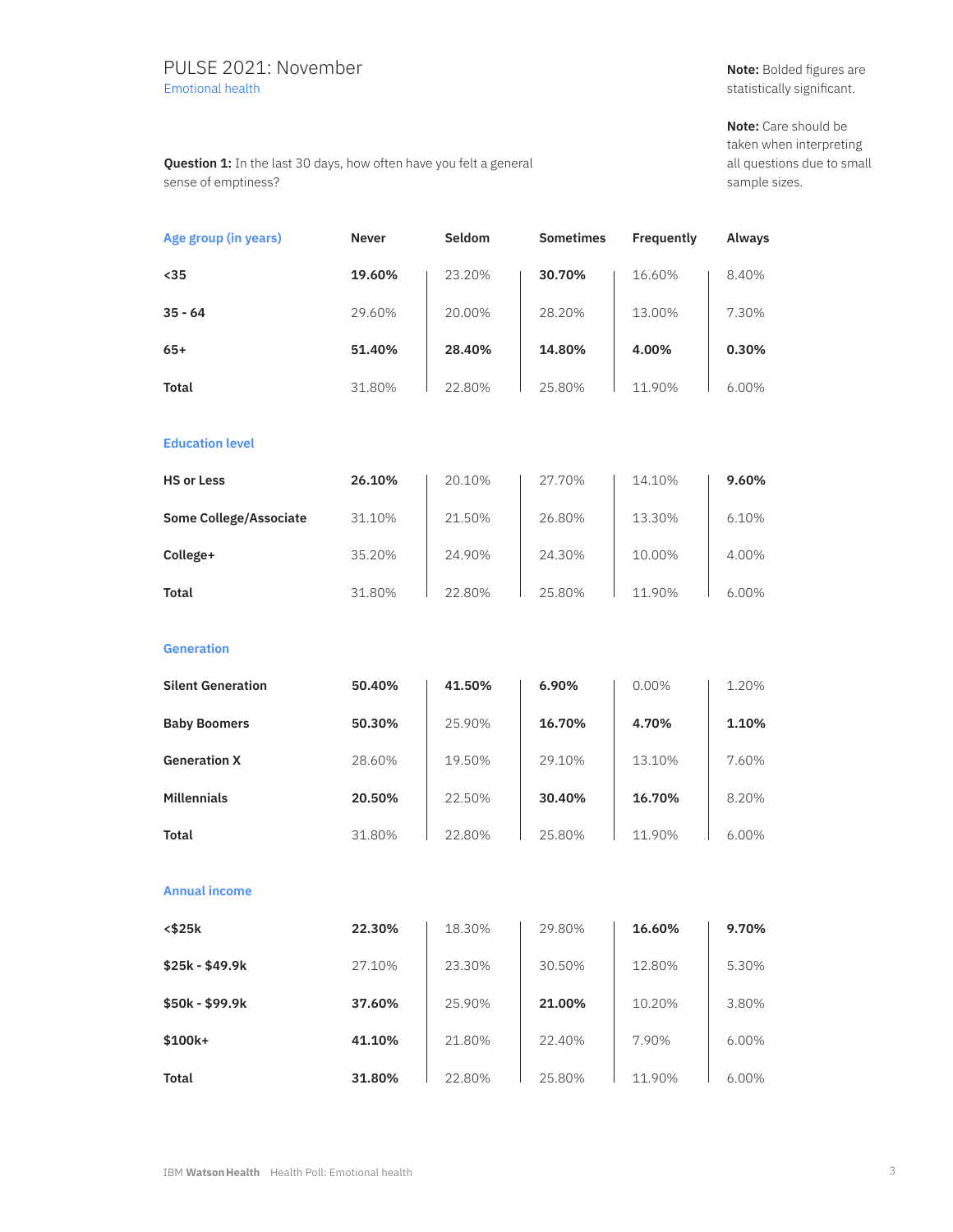#### **Question 2:** In the last 30 days, how often have you felt lonely?

| Age group (in years)          | Never  | Seldom | <b>Sometimes</b> | Frequently | Always |
|-------------------------------|--------|--------|------------------|------------|--------|
| $35$                          | 17.70% | 21.50% | 28.80%           | 19.90%     | 11.00% |
| $35 - 64$                     | 28.60% | 20.70% | 27.30%           | 14.10%     | 7.60%  |
| $65+$                         | 49.20% | 27.70% | 16.80%           | 4.60%      | 1.10%  |
| <b>Total</b>                  | 30.30% | 22.50% | 25.30%           | 13.50%     | 7.10%  |
| <b>Education level</b>        |        |        |                  |            |        |
| <b>HS or Less</b>             | 23.20% | 19.00% | 28.50%           | 16.70%     | 10.80% |
| <b>Some College/Associate</b> | 28.30% | 23.30% | 24.40%           | 15.70%     | 7.50%  |
| College+                      | 35.20% | 23.80% | 24.30%           | 10.60%     | 4.80%  |
| <b>Total</b>                  | 30.30% | 22.50% | 25.30%           | 13.50%     | 7.10%  |
| <b>Generation</b>             |        |        |                  |            |        |
| <b>Silent Generation</b>      | 56.70% | 27.90% | 9.50%            | 3.70%      | 2.20%  |
| <b>Baby Boomers</b>           | 47.30% | 27.00% | 17.40%           | 6.10%      | 1.60%  |
| <b>Generation X</b>           | 27.10% | 20.90% | 28.10%           | 14.40%     | 7.80%  |
| <b>Millennials</b>            | 19.60% | 20.40% | 29.30%           | 18.70%     | 10.50% |
| <b>Total</b>                  | 30.30% | 22.50% | 25.30%           | 13.50%     | 7.10%  |
| <b>Annual income</b>          |        |        |                  |            |        |
| <\$25k                        | 19.00% | 17.90% | 29.50%           | 20.00%     | 11.20% |
| \$25k - \$49.9k               | 25.50% | 23.00% | 27.40%           | 16.30%     | 7.00%  |
| \$50k - \$99.9k               | 37.20% | 25.20% | 22.20%           | 9.40%      | 5.10%  |
| $$100k+$                      | 39.60% | 22.60% | 23.70%           | 8.00%      | 5.00%  |
| Total                         | 30.30% | 22.50% | 25.30%           | 13.50%     | 7.10%  |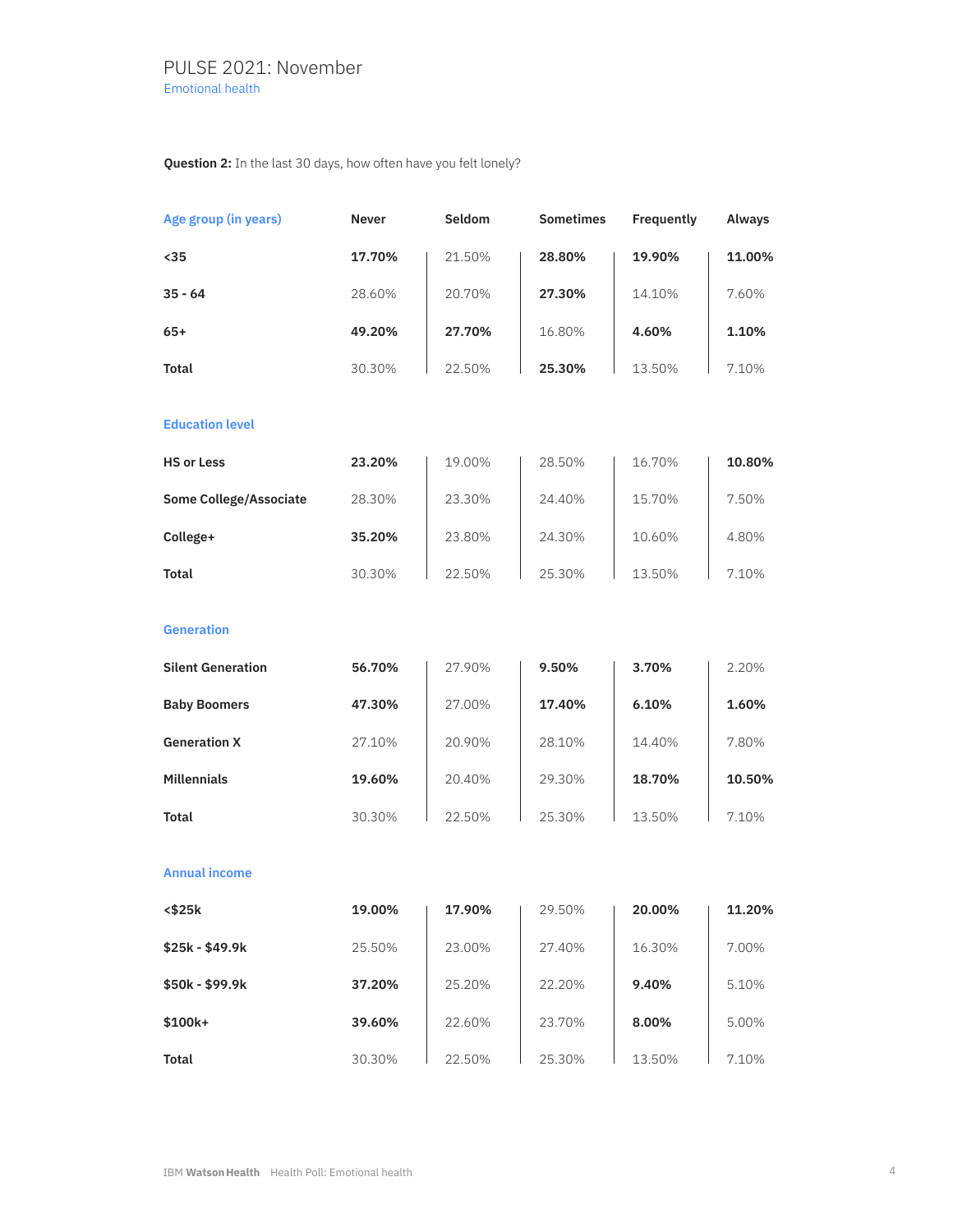#### **Question 3:** In the last 30 days, how often have you felt left out or isolated?

| Age group (in years)          | Never  | Seldom | <b>Sometimes</b> | Frequently | Always |
|-------------------------------|--------|--------|------------------|------------|--------|
| $35$                          | 22.30% | 18.20% | 27.70%           | 17.90%     | 12.40% |
| $35 - 64$                     | 34.50% | 19.40% | 23.60%           | 12.50%     | 8.00%  |
| $65+$                         | 58.20% | 21.90% | 14.80%           | 3.90%      | 0.70%  |
| <b>Total</b>                  | 36.60% | 19.70% | 22.70%           | 12.00%     | 7.50%  |
| <b>Education level</b>        |        |        |                  |            |        |
| <b>HS or Less</b>             | 30.00% | 17.70% | 25.10%           | 14.10%     | 10.40% |
| <b>Some College/Associate</b> | 35.90% | 18.70% | 22.00%           | 13.80%     | 8.20%  |
| College+                      | 40.40% | 21.20% | 21.90%           | 9.80%      | 5.60%  |
| <b>Total</b>                  | 36.60% | 19.70% | 22.70%           | 12.00%     | 7.50%  |
| <b>Generation</b>             |        |        |                  |            |        |
| <b>Silent Generation</b>      | 66.70% | 18.00% | 12.50%           | 1.90%      | 0.90%  |
| <b>Baby Boomers</b>           | 56.00% | 21.80% | 15.70%           | 4.60%      | 1.40%  |
| <b>Generation X</b>           | 33.50% | 19.50% | 24.10%           | 12.50%     | 8.30%  |
| <b>Millennials</b>            | 23.90% | 18.30% | 27.10%           | 17.40%     | 11.60% |
| <b>Total</b>                  | 36.60% | 19.70% | 22.70%           | 12.00%     | 7.50%  |
| <b>Annual income</b>          |        |        |                  |            |        |
| <\$25k                        | 25.10% | 17.90% | 25.50%           | 15.20%     | 14.10% |
| $$25k - $49.9k$               | 31.20% | 19.80% | 26.20%           | 14.50%     | 7.10%  |
| \$50k - \$99.9k               | 43.00% | 21.10% | 20.30%           | 9.90%      | 4.40%  |
| $$100k+$                      | 47.50% | 19.20% | 18.70%           | 8.10%      | 5.50%  |
| <b>Total</b>                  | 36.60% | 19.70% | 22.70%           | 12.00%     | 7.50%  |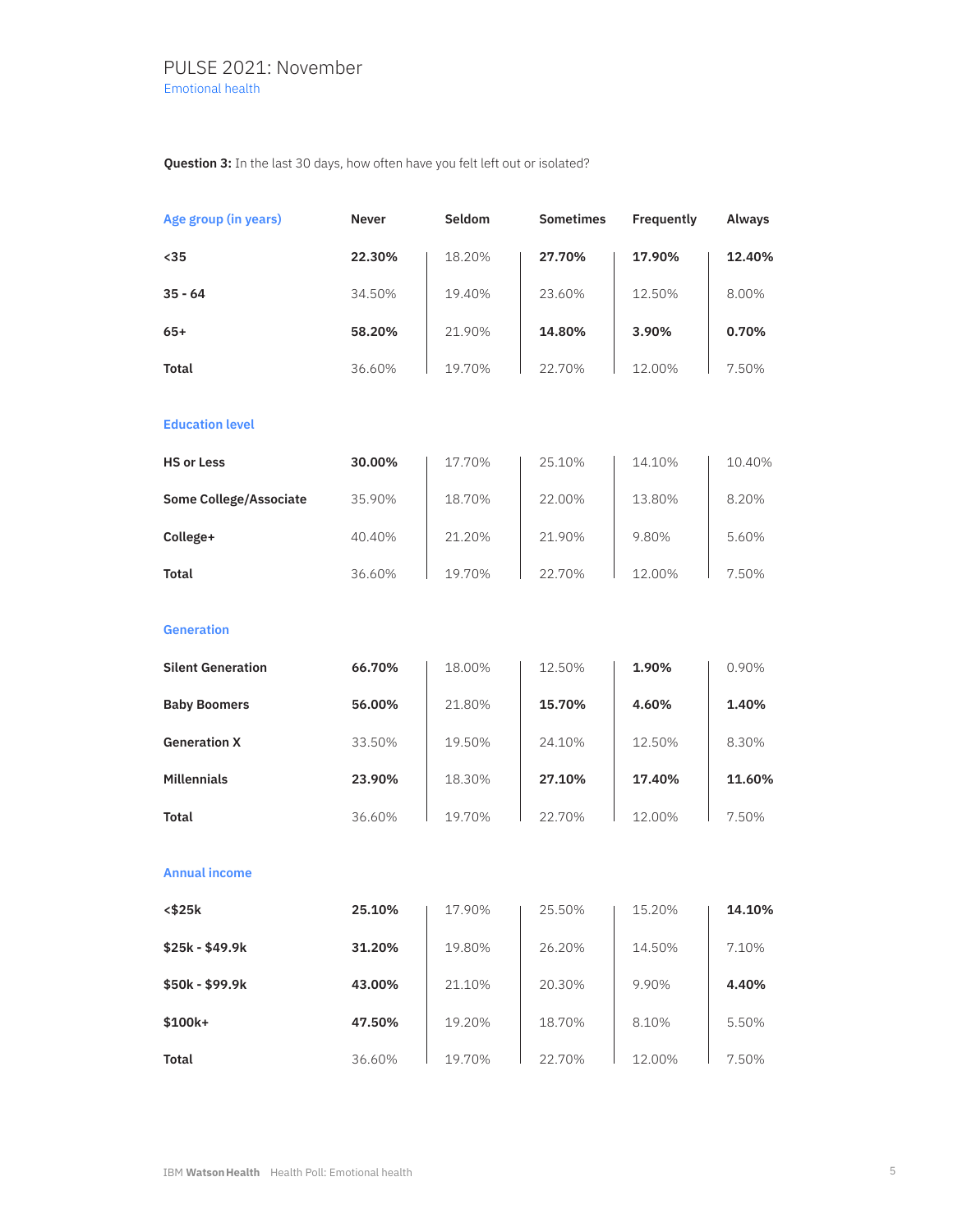**Question 4:** How much do you agree with the following statement: When I have problems, there are people I can rely on.

|                               |                 |          | <b>Neither</b> |                 |        |
|-------------------------------|-----------------|----------|----------------|-----------------|--------|
|                               |                 | Somewhat | agree or       | <b>Somewhat</b> |        |
| Age group (in years)          | <b>Disagree</b> | disagree | disagree       | agree           | Agree  |
| $35$                          | 7.00%           | 8.20%    | 11.10%         | 26.70%          | 45.00% |
| $35 - 64$                     | 6.30%           | 6.40%    | 8.80%          | 25.10%          | 52.10% |
| 65+                           | 2.00%           | 2.10%    | 3.40%          | 17.70%          | 73.90% |
| Total                         | 5.50%           | 5.90%    | 8.20%          | 23.80%          | 55.10% |
| <b>Education level</b>        |                 |          |                |                 |        |
| <b>HS or Less</b>             | 9.40%           | 6.80%    | 11.60%         | 27.20%          | 43.10% |
| <b>Some College/Associate</b> | 6.90%           | 6.30%    | 7.70%          | 22.60%          | 55.00% |
| College+                      | 2.60%           | 5.20%    | 6.70%          | 22.80%          | 61.40% |
| <b>Total</b>                  | 5.50%           | 5.90%    | 8.20%          | 23.80%          | 55.10% |
| <b>Generation</b>             |                 |          |                |                 |        |
|                               |                 |          |                |                 |        |
| <b>Silent Generation</b>      | 0.00%           | 0.00%    | 2.40%          | 22.50%          | 75.20% |
| <b>Baby Boomers</b>           | 3.40%           | 3.40%    | 4.00%          | 17.60%          | 70.60% |
| <b>Generation X</b>           | 5.80%           | 6.90%    | 7.50%          | 26.20%          | 52.40% |
| <b>Millennials</b>            | 7.10%           | 7.10%    | 12.20%         | 26.10%          | 45.40% |
| <b>Total</b>                  | 5.50%           | 5.90%    | 8.20%          | 23.80%          | 55.10% |
| <b>Annual income</b>          |                 |          |                |                 |        |
| $<$ \$25 $k$                  | 10.80%          | 7.80%    | 13.00%         | 26.60%          | 38.80% |
| \$25k - \$49.9k               | 5.20%           | 8.20%    | 7.60%          | 25.10%          | 52.80% |
| \$50k - \$99.9k               | 3.90%           | 5.10%    | 6.50%          | 21.10%          | 62.90% |
| \$100k+                       | 0.80%           | 1.00%    | 6.20%          | 23.40%          | 67.70% |
| <b>Total</b>                  | 5.50%           | 5.90%    | 8.20%          | 23.80%          | 55.10% |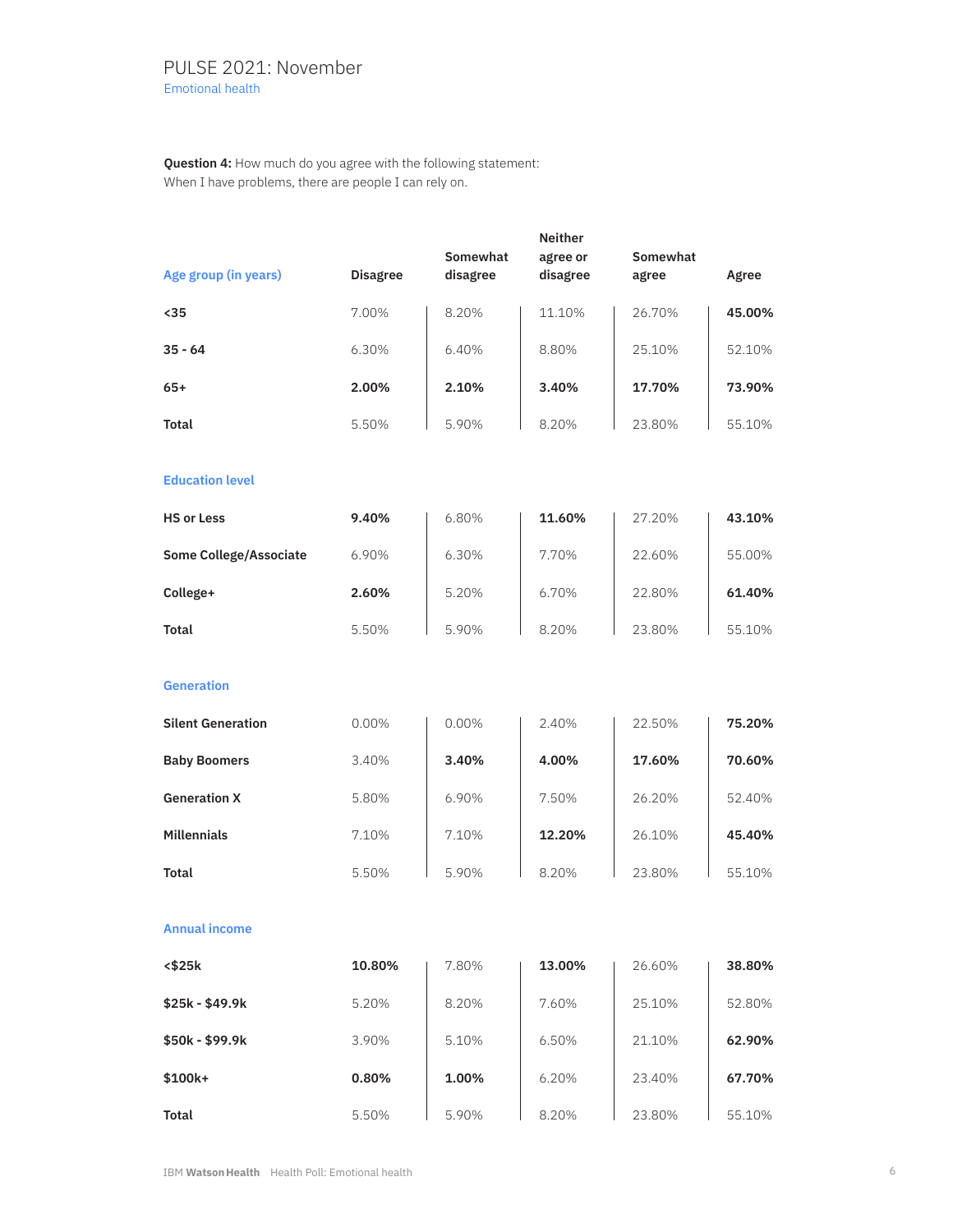**Question 5:** How much do you agree with the following statement: There are people in my life I can completely trust.

|                               |                 |          | <b>Neither</b> |          |        |
|-------------------------------|-----------------|----------|----------------|----------|--------|
|                               |                 | Somewhat | agree or       | Somewhat |        |
| Age group (in years)          | <b>Disagree</b> | disagree | disagree       | agree    | Agree  |
| $35$                          | 6.90%           | 7.40%    | 12.10%         | 24.90%   | 46.30% |
| $35 - 64$                     | 6.20%           | 5.60%    | 8.00%          | 21.90%   | 57.10% |
| $65+$                         | 1.30%           | 0.60%    | 2.90%          | 13.30%   | 81.30% |
| <b>Total</b>                  | 5.30%           | 5.00%    | 8.00%          | 20.80%   | 59.70% |
| <b>Education level</b>        |                 |          |                |          |        |
| <b>HS or Less</b>             | 8.80%           | 7.10%    | 12.90%         | 24.10%   | 45.50% |
| <b>Some College/Associate</b> | 6.50%           | 6.00%    | 7.00%          | 19.20%   | 60.30% |
| College+                      | 2.80%           | 3.30%    | 6.00%          | 20.10%   | 66.60% |
| <b>Total</b>                  | 5.30%           | 5.00%    | 8.00%          | 20.80%   | 59.70% |
| <b>Generation</b>             |                 |          |                |          |        |
| <b>Silent Generation</b>      | 0.00%           | 0.00%    | 0.90%          | 12.20%   | 86.90% |
| <b>Baby Boomers</b>           | 2.30%           | 1.20%    | 3.70%          | 14.50%   | 77.60% |
| <b>Generation X</b>           | 5.70%           | 5.90%    | 7.30%          | 21.90%   | 57.90% |
| <b>Millennials</b>            | 7.30%           | 7.10%    | 12.00%         | 24.70%   | 46.90% |
| <b>Total</b>                  | 5.30%           | 5.00%    | 8.00%          | 20.80%   | 59.70% |
| <b>Annual income</b>          |                 |          |                |          |        |
| $<$ \$25 $k$                  | 10.90%          | 7.70%    | 13.30%         | 22.50%   | 42.90% |
| \$25k - \$49.9k               | 4.30%           | 6.90%    | 6.80%          | 22.70%   | 58.00% |
| \$50k - \$99.9k               | 3.80%           | 2.80%    | 7.50%          | 19.00%   | 66.50% |
| \$100k+                       | 1.10%           | 1.90%    | 3.90%          | 19.10%   | 72.80% |
| <b>Total</b>                  | 5.30%           | 5.00%    | 8.00%          | 20.80%   | 59.70% |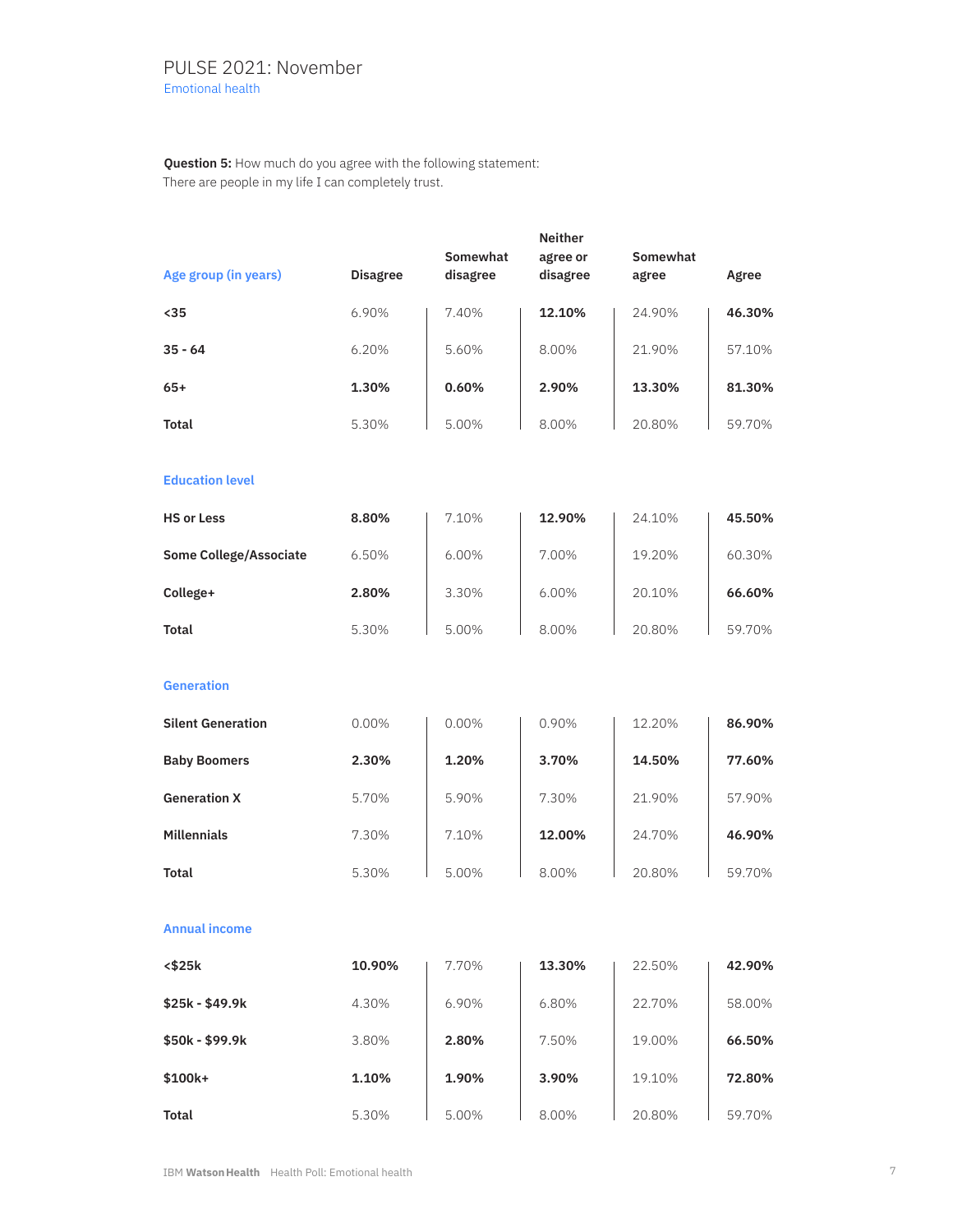**Question 6:** How much do you agree with the following statement: I feel useful to others.

|                               |                 |          | <b>Neither</b> |          |        |
|-------------------------------|-----------------|----------|----------------|----------|--------|
|                               |                 | Somewhat | agree or       | Somewhat |        |
| Age group (in years)          | <b>Disagree</b> | disagree | disagree       | agree    | Agree  |
|                               |                 |          |                |          |        |
| $35$                          | 7.60%           | 9.90%    | 15.30%         | 27.60%   | 36.90% |
|                               |                 |          |                |          |        |
| $35 - 64$                     | 6.70%           | 8.20%    | 11.70%         | 28.40%   | 44.10% |
| $65+$                         | 1.60%           | 1.90%    | 10.60%         | 25.10%   | 59.60% |
|                               |                 |          |                |          |        |
| <b>Total</b>                  | 5.80%           | 7.20%    | 12.40%         | 27.40%   | 45.70% |
|                               |                 |          |                |          |        |
|                               |                 |          |                |          |        |
| <b>Education level</b>        |                 |          |                |          |        |
|                               |                 |          |                |          |        |
| <b>HS or Less</b>             | 8.70%           | 10.70%   | 18.00%         | 26.10%   | 34.80% |
| <b>Some College/Associate</b> | 7.80%           | 7.70%    | 12.60%         | 28.40%   | 42.10% |
|                               |                 |          |                |          |        |
| College+                      | 3.00%           | 5.00%    | 9.40%          | 27.50%   | 53.40% |
|                               |                 |          |                |          |        |
| <b>Total</b>                  | 5.80%           | 7.20%    | 12.40%         | 27.40%   | 45.70% |
|                               |                 |          |                |          |        |
|                               |                 |          |                |          |        |
| <b>Generation</b>             |                 |          |                |          |        |
|                               |                 |          |                |          |        |
| <b>Silent Generation</b>      | 1.90%           | 3.60%    | 11.80%         | 20.30%   | 59.10% |
| <b>Baby Boomers</b>           | 2.60%           | 2.50%    | 10.80%         | 24.20%   | 59.00% |
|                               |                 |          |                |          |        |
| <b>Generation X</b>           | 6.70%           | 8.10%    | 11.60%         | 29.30%   | 43.30% |
|                               |                 |          |                |          |        |
| <b>Millennials</b>            | 7.40%           | 9.90%    | 14.40%         | 28.40%   | 37.50% |
|                               |                 |          |                |          |        |
| <b>Total</b>                  | 5.80%           | 7.20%    | 12.40%         | 27.40%   | 45.70% |
|                               |                 |          |                |          |        |
|                               |                 |          |                |          |        |
| <b>Annual income</b>          |                 |          |                |          |        |
| $<$ \$25 $k$                  | 9.10%           | 9.80%    | 19.30%         | 27.50%   | 32.20% |
|                               |                 |          |                |          |        |
| \$25k - \$49.9k               | 6.70%           | 8.60%    | 11.80%         | 30.10%   | 40.20% |
|                               |                 |          |                |          |        |
| \$50k - \$99.9k               | 4.40%           | 6.30%    | 10.70%         | 26.10%   | 51.50% |
|                               |                 |          |                |          |        |
| \$100k+                       | 1.80%           | 3.00%    | 7.00%          | 26.30%   | 61.50% |
|                               |                 |          |                | 27.40%   |        |
| <b>Total</b>                  | 5.80%           | 7.20%    | 12.40%         |          | 45.70% |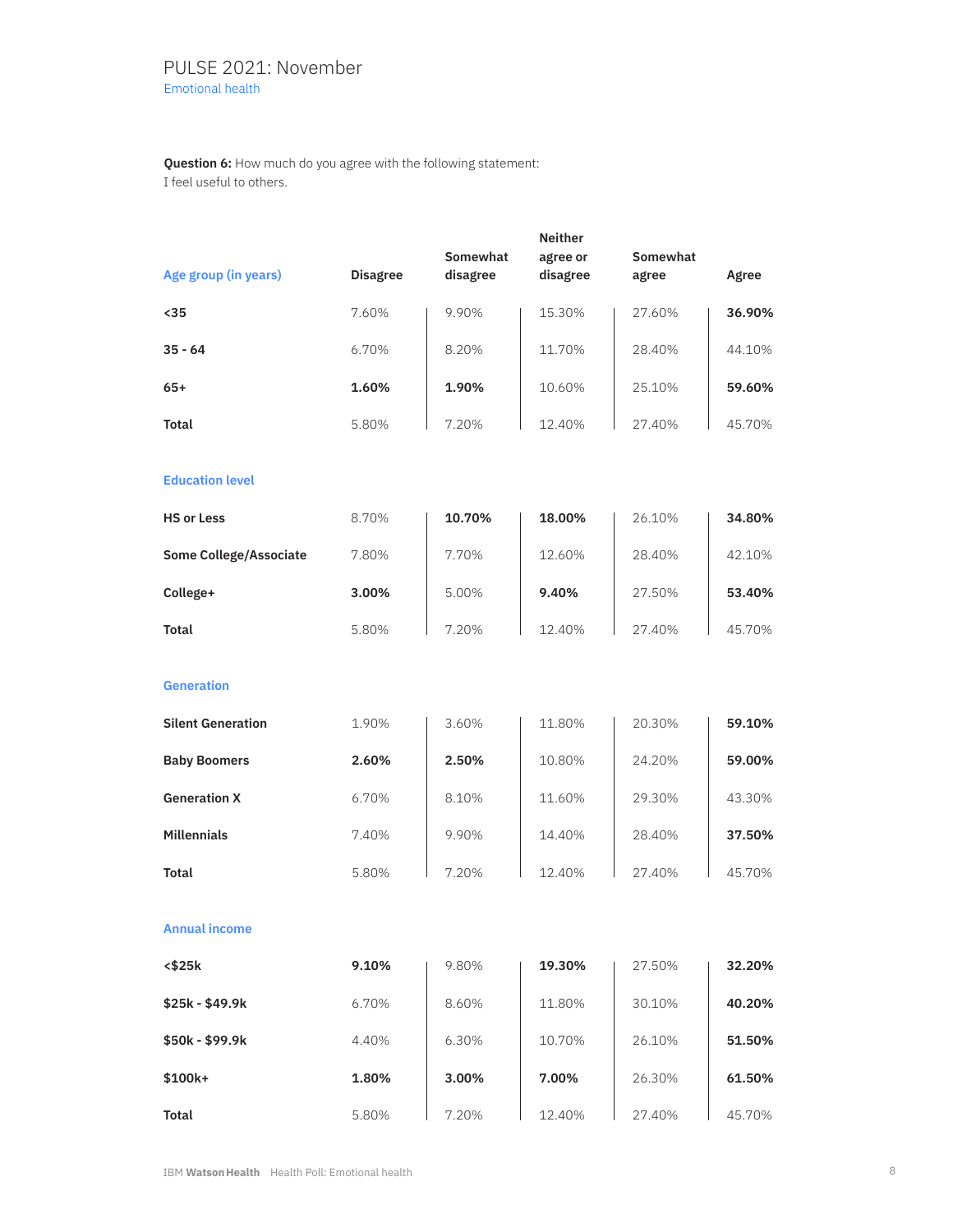#### PULSE 2021: December Emotional health

**Question 1:** In the last 30 days, how often have you felt a general sense of emptiness?

**Note:** Bolded figures are statistically significant.

**Note:** Care should be taken when interpreting all questions due to small sample sizes.

| Age group (in years)          | <b>Never</b> | Seldom | <b>Sometimes</b> | Frequently | Always |
|-------------------------------|--------------|--------|------------------|------------|--------|
| $35$                          | 17.70%       | 18.50% | 36.00%           | 15.80%     | 8.80%  |
| $35 - 64$                     | 27.30%       | 22.10% | 28.50%           | 12.60%     | 7.60%  |
| $65+$                         | 49.40%       | 27.70% | 15.30%           | 5.10%      | 1.20%  |
| <b>Total</b>                  | 29.50%       | 22.30% | 27.70%           | 11.90%     | 6.50%  |
| <b>Education level</b>        |              |        |                  |            |        |
| <b>HS or Less</b>             | 27.00%       | 16.90% | 29.30%           | 14.80%     | 9.00%  |
| <b>Some College/Associate</b> | 25.90%       | 22.60% | 30.30%           | 13.70%     | 5.30%  |
| College+                      | 32.90%       | 24.90% | 25.30%           | 9.20%      | 6.00%  |
| <b>Total</b>                  | 29.50%       | 22.30% | 27.70%           | 11.90%     | 6.50%  |
| <b>Generation</b>             |              |        |                  |            |        |
| <b>Silent Generation</b>      | 58.00%       | 19.00% | 17.20%           | 3.80%      | 0.00%  |
| <b>Baby Boomers</b>           | 45.40%       | 28.50% | 17.90%           | 4.90%      | 1.60%  |
| <b>Generation X</b>           | 27.70%       | 21.80% | 28.00%           | 12.40%     | 8.70%  |
| <b>Millennials</b>            | 18.20%       | 19.00% | 34.90%           | 16.60%     | 8.30%  |
| <b>Total</b>                  | 29.50%       | 22.30% | 27.70%           | 11.90%     | 6.50%  |
| <b>Annual income</b>          |              |        |                  |            |        |
| <\$25k                        | 22.60%       | 18.00% | 30.30%           | 16.90%     | 9.80%  |
| \$25k - \$49.9k               | 24.20%       | 22.70% | 33.40%           | 12.60%     | 4.30%  |
| \$50k - \$99.9k               | 33.20%       | 25.00% | 26.00%           | 9.80%      | 4.50%  |
| $$100k+$                      | 40.40%       | 23.00% | 18.10%           | 6.70%      | 10.80% |
| Total                         | 29.50%       | 22.30% | 27.70%           | 11.90%     | 6.50%  |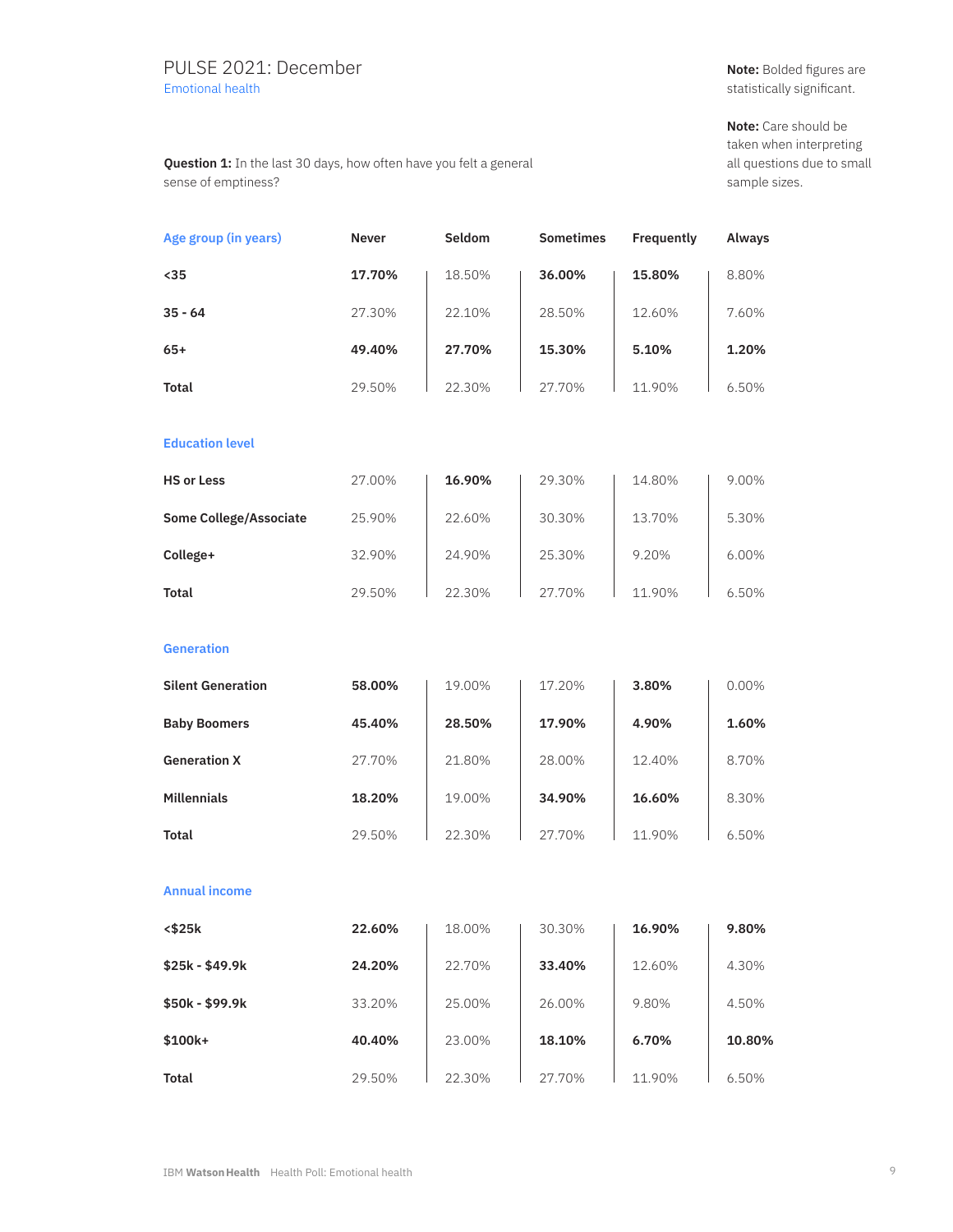#### **Question 2:** In the last 30 days, how often have you felt lonely?

| Age group (in years)          | Never  | Seldom | <b>Sometimes</b> | Frequently | Always |
|-------------------------------|--------|--------|------------------|------------|--------|
| $35$                          | 16.40% | 19.10% | 32.70%           | 19.50%     | 10.70% |
| $35 - 64$                     | 27.10% | 22.30% | 27.20%           | 13.70%     | 8.40%  |
| $65+$                         | 44.90% | 32.20% | 16.00%           | 4.20%      | 1.80%  |
| <b>Total</b>                  | 28.00% | 23.60% | 26.30%           | 13.30%     | 7.60%  |
| <b>Education level</b>        |        |        |                  |            |        |
| <b>HS or Less</b>             | 22.90% | 19.90% | 28.90%           | 15.20%     | 11.60% |
| <b>Some College/Associate</b> | 24.20% | 25.30% | 28.30%           | 14.50%     | 6.60%  |
| College+                      | 33.00% | 24.40% | 23.70%           | 11.50%     | 6.10%  |
| <b>Total</b>                  | 28.00% | 23.60% | 26.30%           | 13.30%     | 7.60%  |
| <b>Generation</b>             |        |        |                  |            |        |
| <b>Silent Generation</b>      | 49.30% | 30.10% | 12.70%           | 3.00%      | 2.70%  |
| <b>Baby Boomers</b>           | 41.70% | 31.10% | 19.20%           | 5.10%      | 1.80%  |
| <b>Generation X</b>           | 28.00% | 21.60% | 26.80%           | 13.50%     | 9.10%  |
| <b>Millennials</b>            | 17.20% | 20.00% | 31.70%           | 19.20%     | 10.40% |
| <b>Total</b>                  | 28.00% | 23.60% | 26.30%           | 13.30%     | 7.60%  |
| <b>Annual income</b>          |        |        |                  |            |        |
| <\$25k                        | 20.00% | 20.00% | 27.30%           | 18.90%     | 12.60% |
| \$25k - \$49.9k               | 22.60% | 26.10% | 30.60%           | 12.00%     | 7.10%  |
| \$50k - \$99.9k               | 33.00% | 24.70% | 24.90%           | 12.40%     | 4.30%  |
| $$100k+$                      | 39.10% | 21.80% | 19.60%           | 9.70%      | 8.80%  |
| Total                         | 28.00% | 23.60% | 26.30%           | 13.30%     | 7.60%  |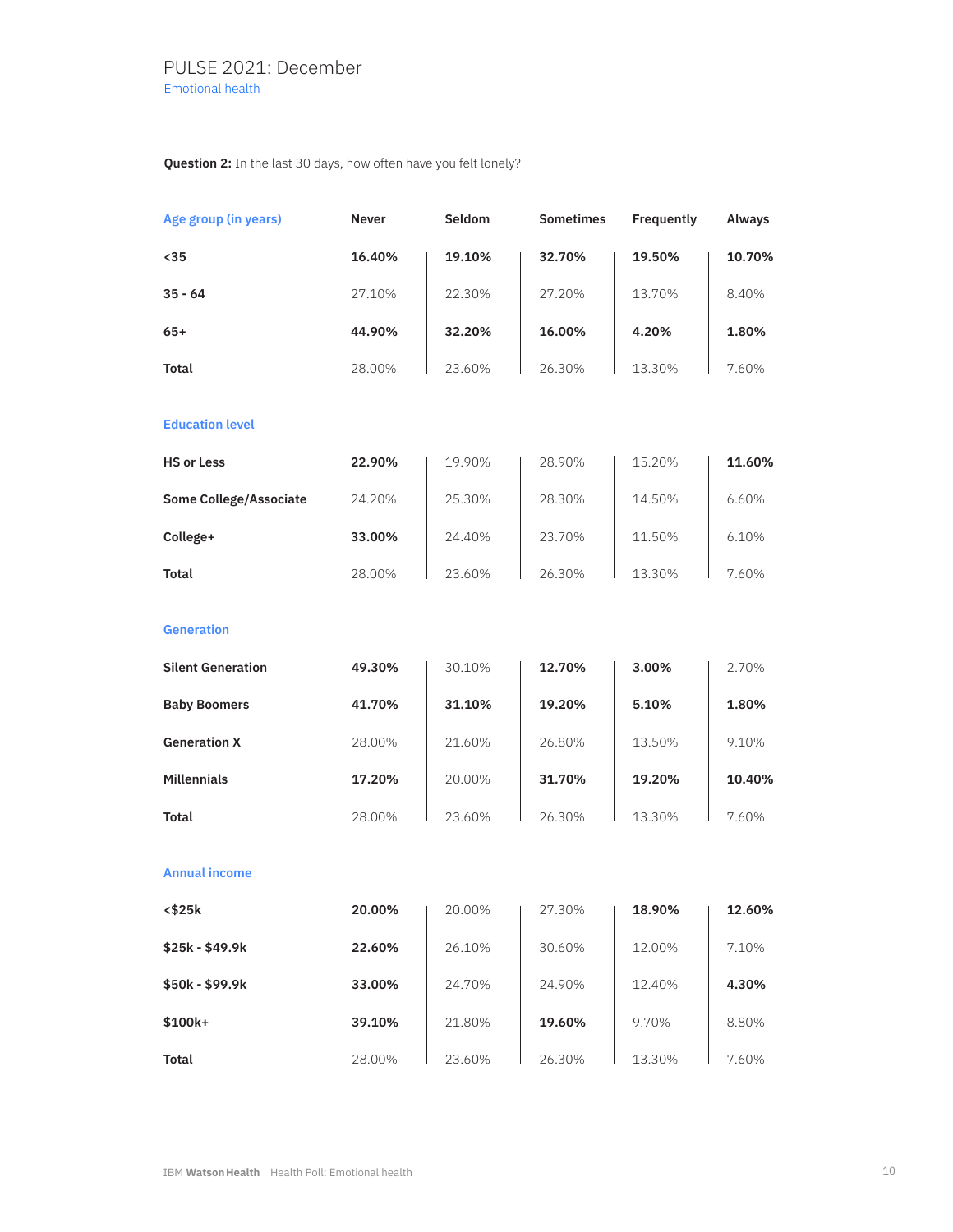#### **Question 3:** In the last 30 days, how often have you felt left out or isolated?

| Age group (in years)          | Never  | Seldom | <b>Sometimes</b> | Frequently | Always |
|-------------------------------|--------|--------|------------------|------------|--------|
| $35$                          | 21.30% | 17.50% | 30.00%           | 18.50%     | 10.90% |
| $35 - 64$                     | 34.00% | 21.10% | 22.30%           | 13.40%     | 8.30%  |
| $65+$                         | 58.10% | 22.90% | 11.90%           | 4.60%      | 1.60%  |
| <b>Total</b>                  | 35.70% | 20.50% | 22.20%           | 12.90%     | 7.60%  |
| <b>Education level</b>        |        |        |                  |            |        |
| <b>HS or Less</b>             | 31.50% | 16.20% | 22.90%           | 17.30%     | 10.90% |
| <b>Some College/Associate</b> | 33.20% | 19.80% | 23.60%           | 13.80%     | 8.00%  |
| College+                      | 39.40% | 23.00% | 20.90%           | 10.10%     | 5.60%  |
| <b>Total</b>                  | 35.70% | 20.50% | 22.20%           | 12.90%     | 7.60%  |
| <b>Generation</b>             |        |        |                  |            |        |
| <b>Silent Generation</b>      | 67.80% | 17.20% | 11.20%           | 2.70%      | 1.10%  |
| <b>Baby Boomers</b>           | 53.70% | 24.30% | 14.20%           | 5.10%      | 1.90%  |
| <b>Generation X</b>           | 35.10% | 20.60% | 20.50%           | 14.20%     | 8.70%  |
| <b>Millennials</b>            | 21.80% | 18.00% | 29.90%           | 17.70%     | 10.80% |
| <b>Total</b>                  | 35.70% | 20.50% | 22.20%           | 12.90%     | 7.60%  |
| <b>Annual income</b>          |        |        |                  |            |        |
| <\$25k                        | 26.20% | 16.60% | 23.70%           | 20.90%     | 11.70% |
| \$25k - \$49.9k               | 31.00% | 23.30% | 25.20%           | 12.00%     | 6.60%  |
| \$50k - \$99.9k               | 41.70% | 21.30% | 20.50%           | 10.90%     | 5.40%  |
| $$100k+$                      | 45.70% | 18.60% | 18.60%           | 7.20%      | 9.00%  |
| Total                         | 35.70% | 20.50% | 22.20%           | 12.90%     | 7.60%  |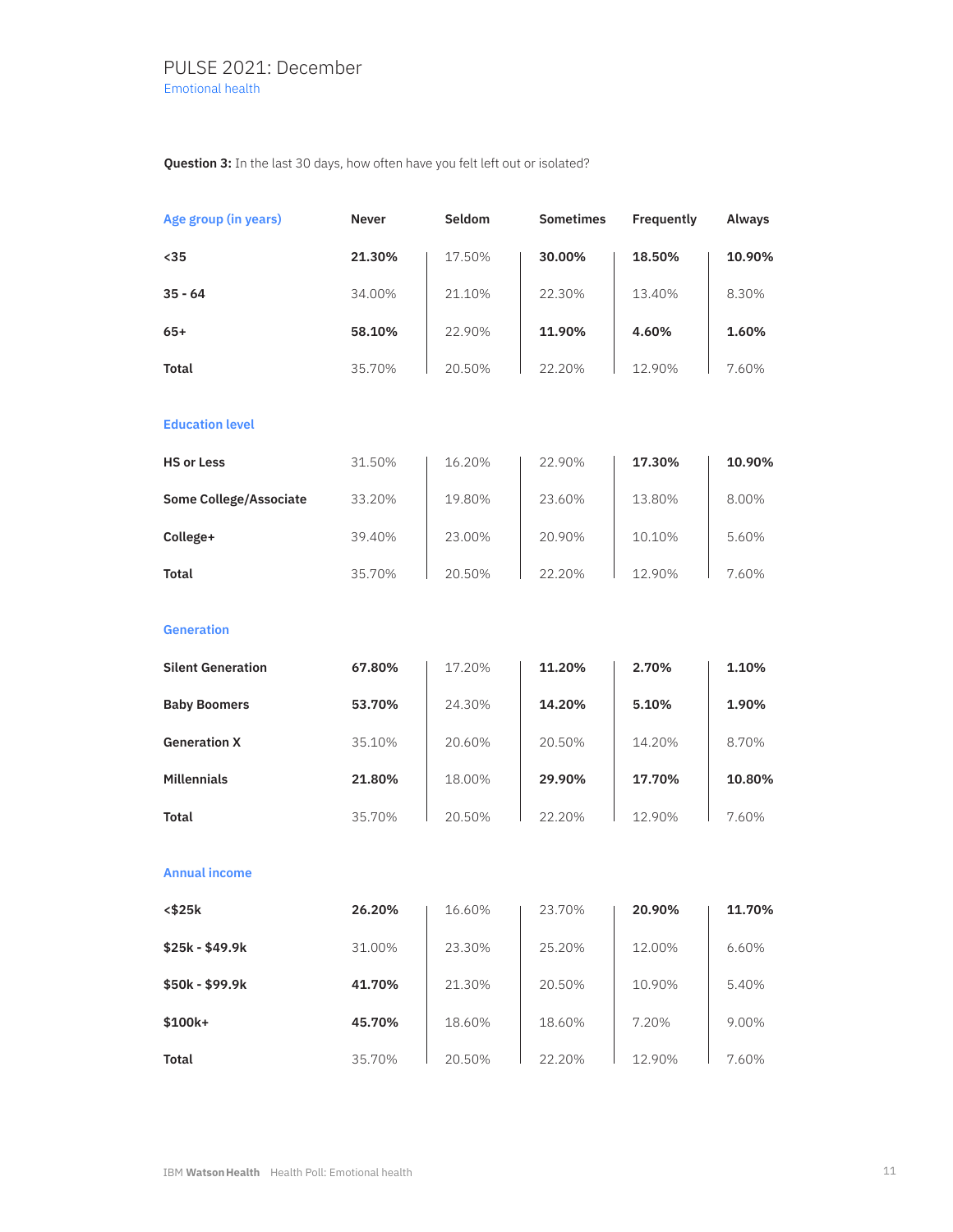**Question 4:** How much do you agree with the following statement: When I have problems, there are people I can rely on.

|                               |                 |          | <b>Neither</b> |          |        |
|-------------------------------|-----------------|----------|----------------|----------|--------|
|                               |                 | Somewhat | agree or       | Somewhat |        |
| Age group (in years)          | <b>Disagree</b> | disagree | disagree       | agree    | Agree  |
| $35$                          | 7.00%           | 8.60%    | 13.00%         | 28.10%   | 41.40% |
|                               |                 |          |                |          |        |
| $35 - 64$                     | 4.30%           | 6.40%    | 8.70%          | 24.90%   | 54.30% |
| $65+$                         | 2.70%           | 2.70%    | 3.00%          | 16.70%   | 74.60% |
|                               |                 |          |                |          |        |
| <b>Total</b>                  | 4.70%           | 6.20%    | 8.70%          | 24.00%   | 55.10% |
|                               |                 |          |                |          |        |
| <b>Education level</b>        |                 |          |                |          |        |
| <b>HS or Less</b>             | 7.70%           | 8.20%    | 15.00%         | 24.10%   | 43.90% |
|                               |                 |          |                |          |        |
| <b>Some College/Associate</b> | 5.70%           | 6.60%    | 7.60%          | 28.60%   | 50.20% |
| College+                      | 2.60%           | 5.00%    | 6.10%          | 21.10%   | 63.90% |
|                               |                 |          |                |          |        |
| <b>Total</b>                  | 4.70%           | 6.20%    | 8.70%          | 24.00%   | 55.10% |
|                               |                 |          |                |          |        |
| <b>Generation</b>             |                 |          |                |          |        |
| <b>Silent Generation</b>      | 3.50%           | 0.00%    | 0.00%          | 12.60%   | 83.90% |
|                               |                 |          |                |          |        |
| <b>Baby Boomers</b>           | 2.40%           | 3.30%    | 5.00%          | 17.40%   | 71.10% |
| <b>Generation X</b>           | 4.40%           | 6.10%    | 7.10%          | 26.40%   | 55.10% |
| <b>Millennials</b>            | 6.70%           | 8.80%    | 13.30%         | 27.00%   | 42.10% |
|                               |                 |          |                |          |        |
| <b>Total</b>                  | 4.70%           | 6.20%    | 8.70%          | 24.00%   | 55.10% |
|                               |                 |          |                |          |        |
| <b>Annual income</b>          |                 |          |                |          |        |
| $<$ \$25 $k$                  | 11.20%          | 8.00%    | 15.80%         | 25.70%   | 37.90% |
|                               |                 |          |                |          |        |
| \$25k - \$49.9k               | 4.20%           | 8.40%    | 9.60%          | 25.20%   | 50.80% |
| \$50k - \$99.9k               | 2.40%           | 4.40%    | 5.40%          | 25.40%   | 62.00% |
|                               |                 |          |                |          |        |
| \$100k+                       | 1.00%           | 3.80%    | 3.70%          | 17.60%   | 73.20% |
| Total                         | 4.70%           | 6.20%    | 8.70%          | 24.00%   | 55.10% |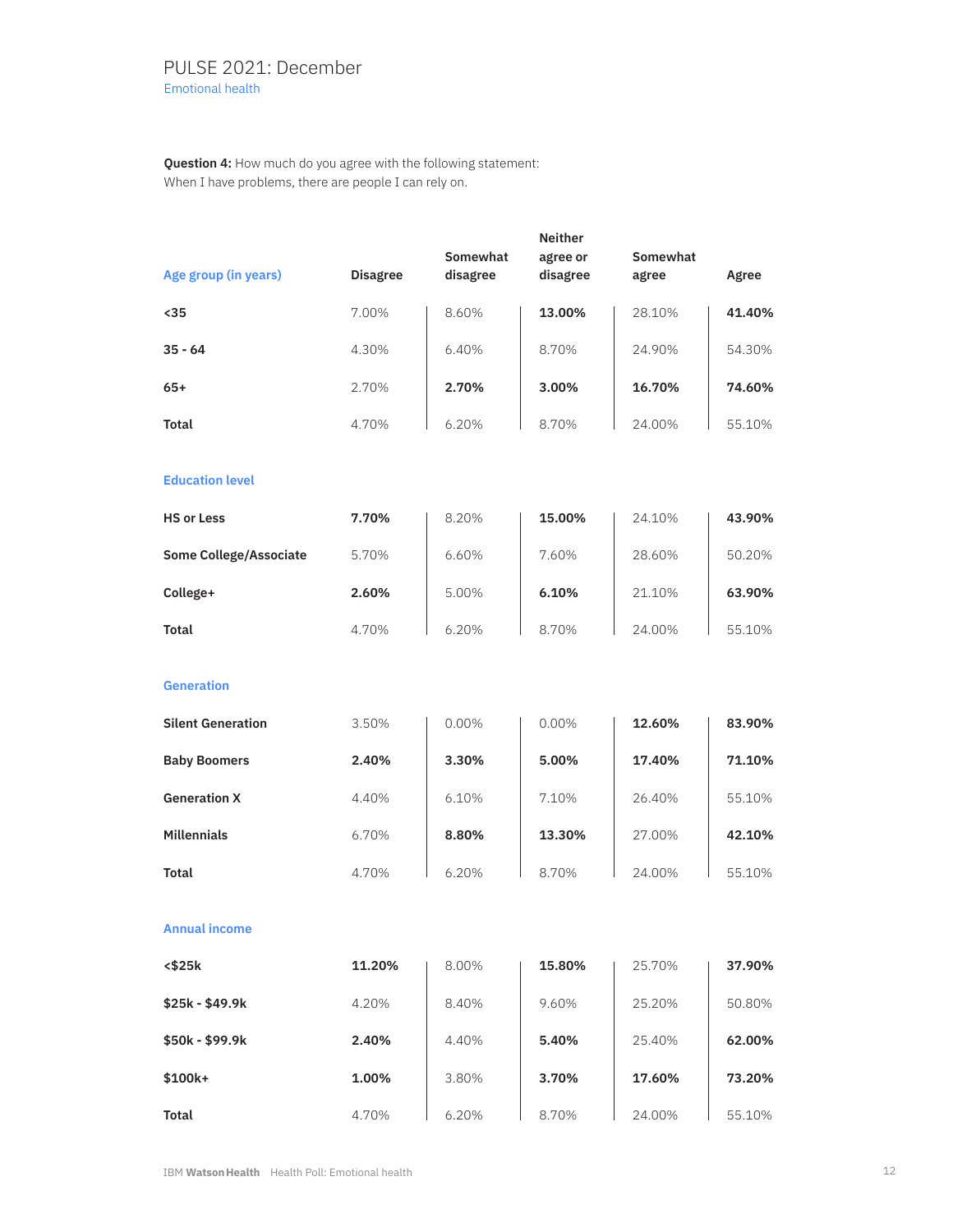**Question 5:** How much do you agree with the following statement: There are people in my life I can completely trust.

|                               |                 |          | <b>Neither</b> |          |        |
|-------------------------------|-----------------|----------|----------------|----------|--------|
|                               |                 | Somewhat | agree or       | Somewhat |        |
| Age group (in years)          | <b>Disagree</b> | disagree | disagree       | agree    | Agree  |
|                               |                 |          |                |          |        |
| $35$                          | 6.50%           | 6.60%    | 13.40%         | 23.90%   | 47.10% |
| $35 - 64$                     | 4.30%           | 4.60%    | 8.60%          | 20.10%   | 60.90% |
|                               |                 |          |                |          |        |
| $65+$                         | 1.20%           | 1.10%    | 1.90%          | 11.80%   | 83.40% |
|                               |                 |          |                |          |        |
| <b>Total</b>                  | 4.30%           | 4.40%    | 8.50%          | 19.30%   | 62.00% |
|                               |                 |          |                |          |        |
| <b>Education level</b>        |                 |          |                |          |        |
|                               |                 |          |                |          |        |
| <b>HS or Less</b>             | 7.90%           | 6.50%    | 14.30%         | 22.30%   | 47.00% |
| <b>Some College/Associate</b> | 5.00%           | 5.40%    | 6.90%          | 22.90%   | 58.30% |
|                               |                 |          |                |          |        |
| College+                      | 1.90%           | 2.70%    | 6.40%          | 15.60%   | 72.00% |
|                               |                 |          |                |          |        |
| <b>Total</b>                  | 4.30%           | 4.40%    | 8.50%          | 19.30%   | 62.00% |
|                               |                 |          |                |          |        |
| <b>Generation</b>             |                 |          |                |          |        |
|                               |                 |          |                |          |        |
| <b>Silent Generation</b>      | 2.00%           | 0.70%    | 0.00%          | 7.60%    | 89.10% |
|                               |                 |          |                |          |        |
| <b>Baby Boomers</b>           | 1.20%           | 1.60%    | 3.00%          | 14.10%   | 79.40% |
| <b>Generation X</b>           | 4.30%           | 4.40%    | 8.20%          | 19.80%   | 62.10% |
|                               |                 |          |                |          |        |
| <b>Millennials</b>            | 6.40%           | 6.60%    | 13.00%         | 23.30%   | 48.10% |
| <b>Total</b>                  | 4.30%           | 4.40%    | 8.50%          | 19.30%   | 62.00% |
|                               |                 |          |                |          |        |
|                               |                 |          |                |          |        |
| <b>Annual income</b>          |                 |          |                |          |        |
|                               |                 |          |                |          |        |
| $<$ \$25 $k$                  | 9.70%           | 6.30%    | 17.30%         | 21.30%   | 43.30% |
| \$25k - \$49.9k               | 4.20%           | 5.30%    | 7.70%          | 21.60%   | 58.50% |
|                               |                 |          |                |          |        |
| \$50k - \$99.9k               | 2.00%           | 3.20%    | 5.20%          | 19.30%   | 69.90% |
|                               |                 |          |                |          | 78.20% |
| \$100k+                       | 0.90%           | 2.20%    | 4.10%          | 14.10%   |        |
| <b>Total</b>                  | 4.30%           | 4.40%    | 8.50%          | 19.30%   | 62.00% |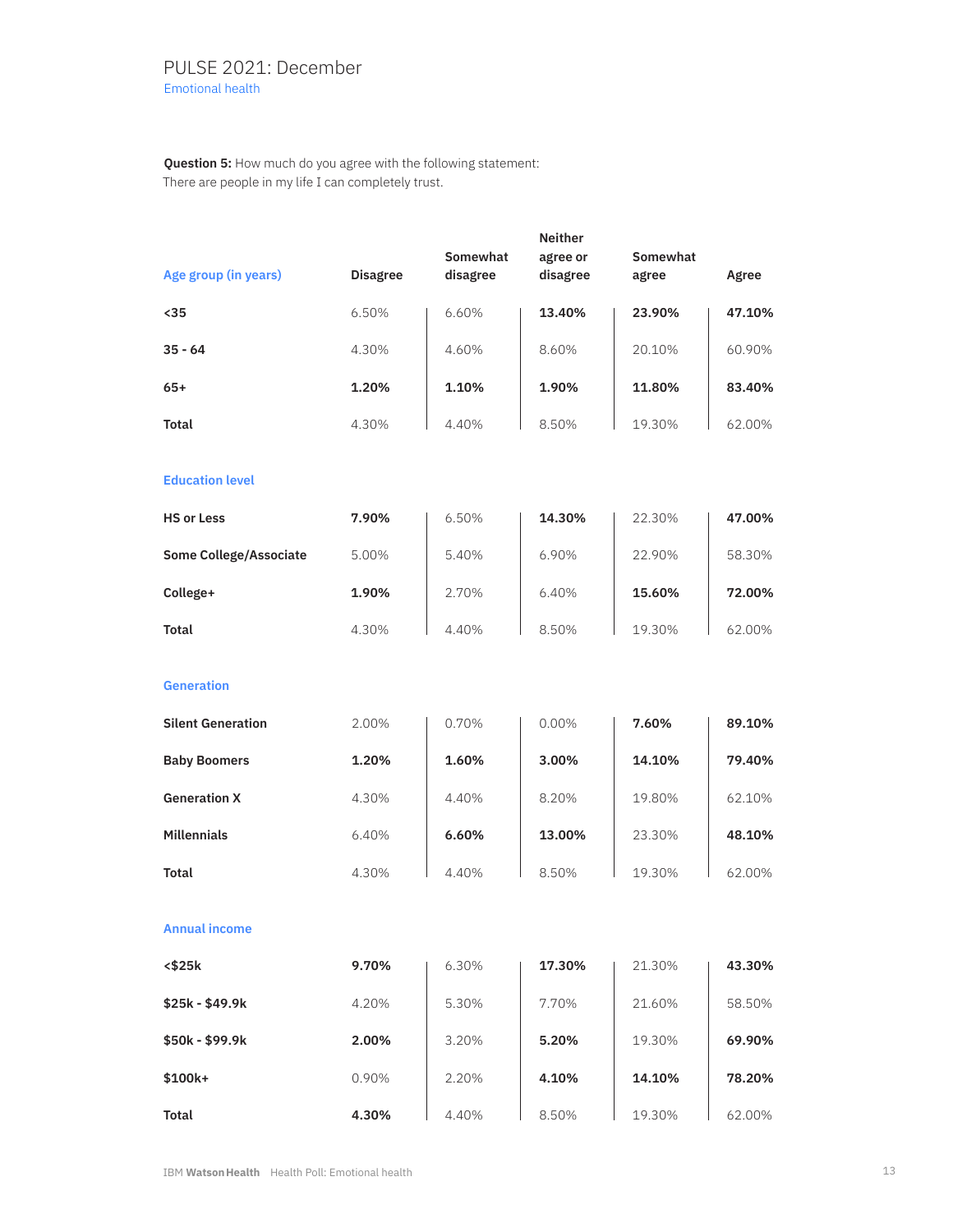**Question 6:** How much do you agree with the following statement: I feel useful to others.

|                               |                 |                 | <b>Neither</b> |                 |        |
|-------------------------------|-----------------|-----------------|----------------|-----------------|--------|
|                               |                 | <b>Somewhat</b> | agree or       | <b>Somewhat</b> |        |
| Age group (in years)          | <b>Disagree</b> | disagree        | disagree       | agree           | Agree  |
|                               |                 |                 |                |                 |        |
| $35$                          | 7.00%           | 11.90%          | 17.50%         | 27.20%          | 34.00% |
|                               |                 |                 |                |                 |        |
| $35 - 64$                     | 6.70%           | 9.80%           | 10.20%         | 27.60%          | 44.50% |
|                               |                 |                 |                |                 |        |
| $65+$                         | 2.30%           | 3.60%           | 8.10%          | 25.40%          | 60.50% |
| <b>Total</b>                  | 5.80%           | 9.00%           | 11.80%         |                 |        |
|                               |                 |                 |                | 27.00%          | 45.00% |
|                               |                 |                 |                |                 |        |
| <b>Education level</b>        |                 |                 |                |                 |        |
|                               |                 |                 |                |                 |        |
| <b>HS or Less</b>             | 9.60%           | 12.40%          | 16.90%         | 25.70%          | 33.70% |
|                               |                 |                 |                |                 |        |
| <b>Some College/Associate</b> | 6.20%           | 11.20%          | 12.20%         | 28.70%          | 39.90% |
|                               |                 |                 |                |                 |        |
| College+                      | 3.50%           | 6.00%           | 8.90%          | 26.70%          | 54.10% |
|                               |                 |                 |                |                 |        |
| <b>Total</b>                  | 5.80%           | 9.00%           | 11.80%         | 27.00%          | 45.00% |
|                               |                 |                 |                |                 |        |
|                               |                 |                 |                |                 |        |
| <b>Generation</b>             |                 |                 |                |                 |        |
| <b>Silent Generation</b>      |                 |                 |                |                 |        |
|                               | 4.50%           | 1.30%           | 9.00%          | 22.30%          | 63.00% |
| <b>Baby Boomers</b>           | 2.20%           | 4.90%           | 8.90%          | 26.20%          | 57.60% |
|                               |                 |                 |                |                 |        |
| <b>Generation X</b>           | 6.90%           | 9.50%           | 8.80%          | 28.10%          | 45.50% |
|                               |                 |                 |                |                 |        |
| <b>Millennials</b>            | 7.20%           | 12.00%          | 16.80%         | 26.90%          | 34.80% |
|                               |                 |                 |                |                 |        |
| <b>Total</b>                  | 5.80%           | 9.00%           | 11.80%         | 27.00%          | 45.00% |
|                               |                 |                 |                |                 |        |
|                               |                 |                 |                |                 |        |
| <b>Annual income</b>          |                 |                 |                |                 |        |
|                               |                 |                 |                |                 |        |
| $<$ \$25 $k$                  | 11.80%          | 13.80%          | 17.00%         | 26.30%          | 28.60% |
| \$25k - \$49.9k               | 5.00%           | 10.60%          | 13.20%         | 30.00%          | 39.70% |
|                               |                 |                 |                |                 |        |
| \$50k - \$99.9k               | 3.80%           | 7.50%           | 9.80%          | 25.70%          | 52.60% |
|                               |                 |                 |                |                 |        |
| \$100k+                       | 2.80%           | 2.80%           | 5.70%          | 25.20%          | 63.10% |
|                               |                 |                 |                |                 |        |
| <b>Total</b>                  | 5.80%           | 9.00%           | 11.80%         | 27.00%          | 45.00% |